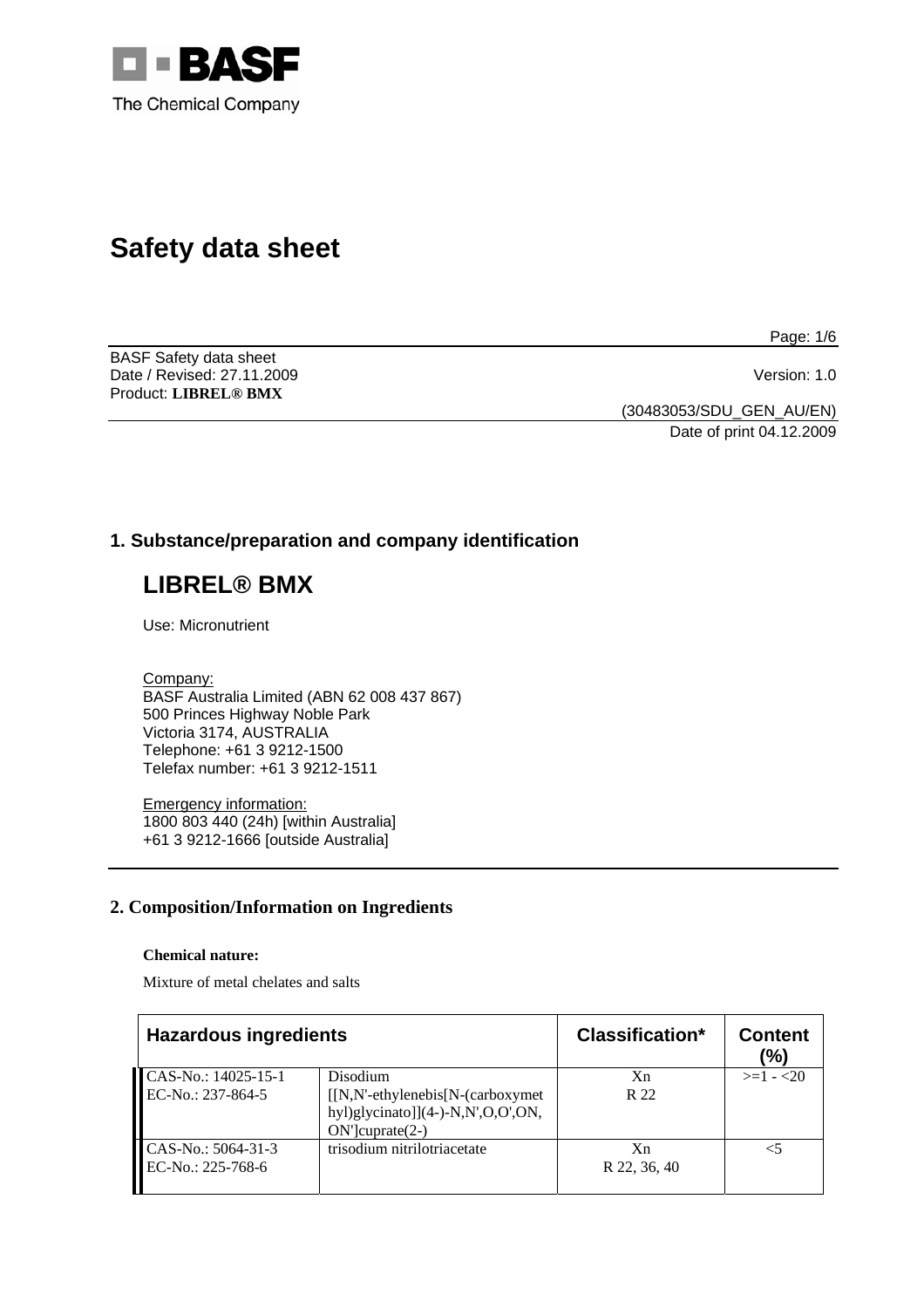Page: 2/6

BASF Safety data sheet Date / Revised: 27.11.2009 **Version: 1.0** Product: **LIBREL® BMX**

(30483053/SDU\_GEN\_AU/EN)

Date of print 04.12.2009

\*) The wording of the hazard symbols and R-phrases is specified in chapter 16 if dangerous ingredients are mentioned.

# **3. Hazards Identification**

### **Classification not required**

#### **Hazards:**

May cause slight skin irritation, especially with repeated or prolonged exposure. May cause some eye irritation which should cease after removal of the product.

# **4. First-aid Measures**

### **If inhaled:**

Move to fresh air. Seek medical attention if you feel unwell or if exposure prolonged.

#### **On skin contact:**

Remove contaminated clothing. Wash affected skin with soap and plenty of water.

#### **On contact with eyes:**

Rinse immediately with plenty of water for at least 10 minutes taking care to wash under the eyelids. If irritation persists, seek medical attention.

#### **On ingestion:**

Do NOT induce vomiting. Check breathing and pulse. Place victim in the recovery position, cover and keep warm. Loosen tight clothing such as a collar, tie, belt or waistband. Seek medical attention. Rinse mouth and then drink plenty of water. Never give anything by mouth to an unconscious person. If you feel unwell, seek medical advice.

# **5. Fire-fighting Measures**

#### **Suitable extinguishing media:**

water spray

#### **Unsuitable extinguishing media for safety reasons:**

water jet

#### **Combustion products:**

Carbon and nitrogen oxides.

#### **Special protective equipment:**

Chemical protection suit, suitable gloves, boots and self contained breathing apparatus.

# **6. Accidental Release Measures**

#### **Personal precautions:**

Use personal protective clothing.

#### **Environmental precautions:**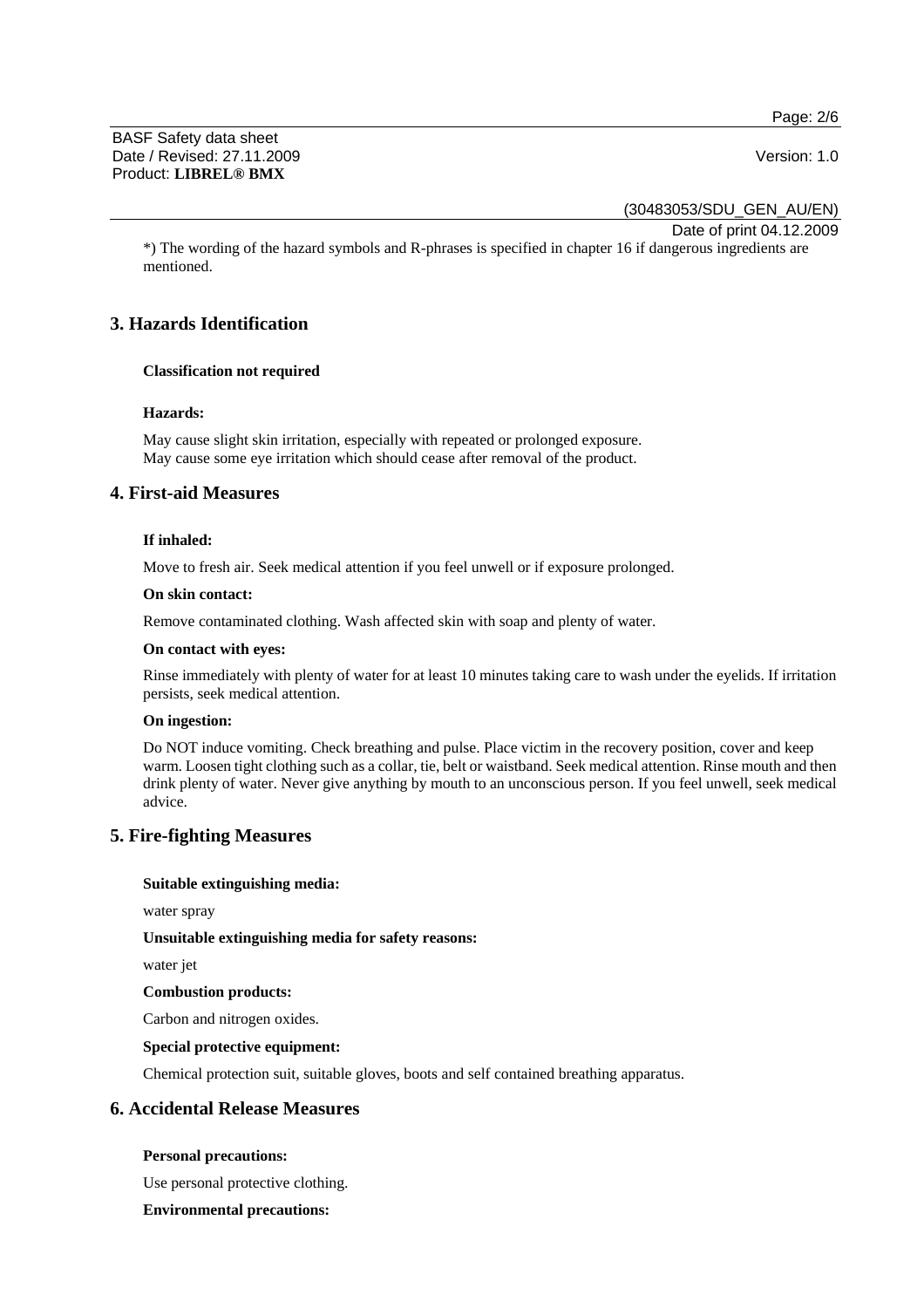Page: 3/6

BASF Safety data sheet Date / Revised: 27.11.2009 Version: 1.0 Product: **LIBREL® BMX**

(30483053/SDU\_GEN\_AU/EN)

Date of print 04.12.2009

Prevent entry into sewage systems, ground and surface waters.

### **Methods for cleaning-up or taking-up:**

Sweep up and shovel into suitable containers for disposal.

# **7. Handling and Storage**

#### **Handling**

Avoid dust formation.

#### **Storage requirements:**

Avoid wet or humid conditions. Store away from food and animal feedstuffs.

### **8. Exposure Controls and Personal Protection**

#### **Exposure limit values**

#### **Respiratory protection:**

Required if occupational exposure limits may be exceeded.

#### **Hand protection:**

Rubber or plastic gloves.

#### **Eye protection:**

Safety glasses with side-shields (frame goggles) (EN 166)

# **Skin and body protection:**

Lightweight protective clothing.

# **9. Physical and Chemical Properties**

| Form:<br>Colour:<br>Odour:       | Dry flowable granules<br>yellow to green<br>mild |       |
|----------------------------------|--------------------------------------------------|-------|
| pH value:                        | approx. 7 $(10 \text{ g/l})$                     |       |
| Melting point:<br>Boiling point: | Not applicable<br>Not applicable                 |       |
| Sublimation point:               | Not applicable                                   |       |
| Flash point:                     | Not applicable                                   |       |
| Flammability:                    | no data available                                |       |
| Lower explosion limit:           | Not applicable                                   |       |
| Upper explosion limit            | Not applicable                                   |       |
| Ignition temperature:            | $>$ 530 °C                                       | (BAM) |
| Self-ignition temperature:       | no data available                                |       |
| Explosion hazard:                | No explosive properties, except in the           |       |
|                                  | event of dust formation.                         |       |
| Fire promoting properties:       | Not applicable                                   |       |
| Vapour pressure:                 | Not tested                                       |       |
| Density:                         | no data available                                |       |
| Relative density:                | no data available                                |       |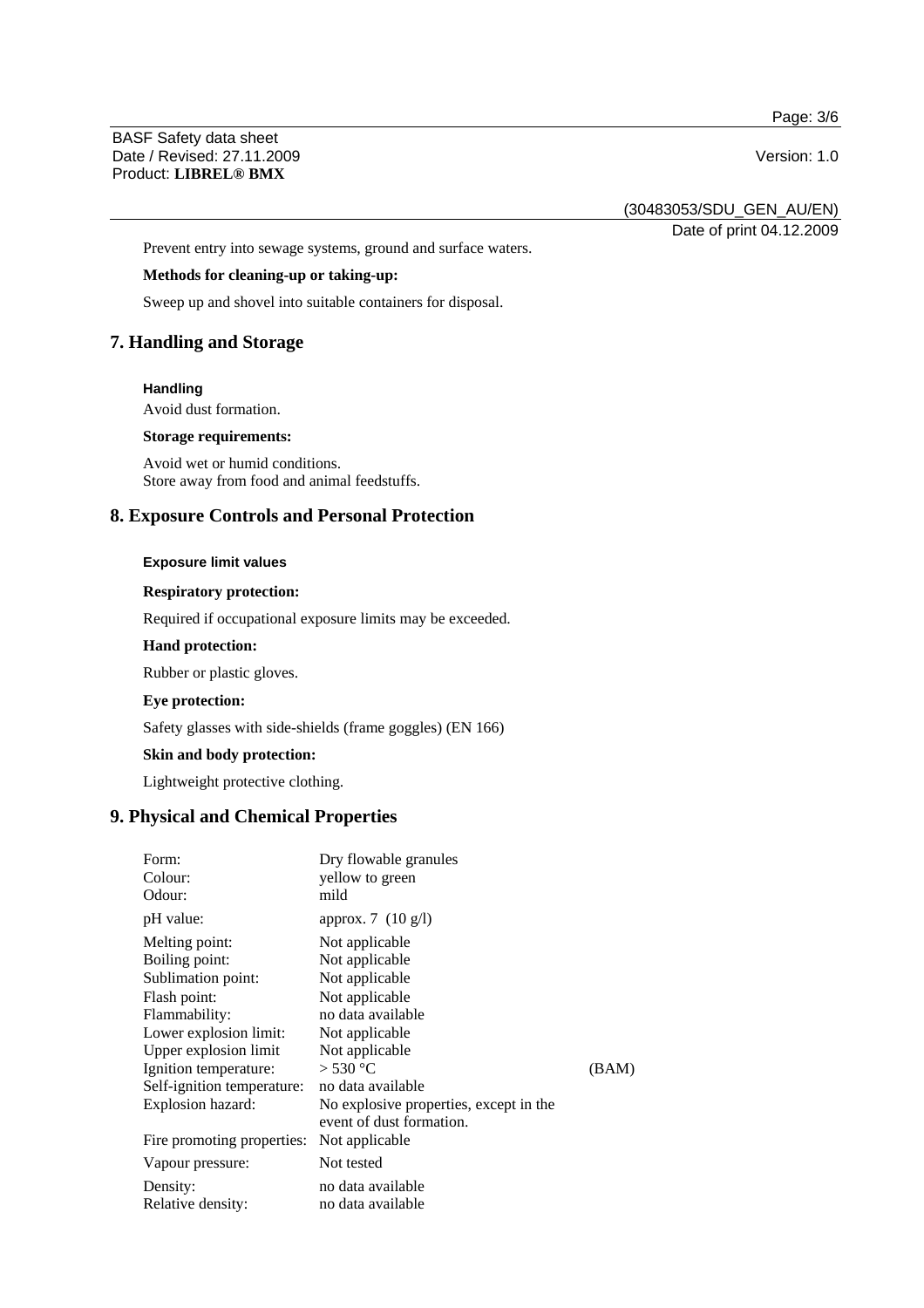Page: 4/6

BASF Safety data sheet Date / Revised: 27.11.2009 Version: 1.0 Product: **LIBREL® BMX**

(30483053/SDU\_GEN\_AU/EN)

Date of print 04.12.2009

Bulk density: approx. 900 kg/m3 Relative vapour density (Air): Not tested Solubility in water: approx. 150 g/l  $(20 °C)$ Solubility: Not tested Partitioning coefficient n-octanol/water (log Pow): Not applicable Viscosity, dynamic: Not tested Viscosity, kinematic: no data available Evaporation rate: Not applicable

# **10. Stability and Reactivity**

### **Decomposition temperature:**

237 °C (with air (Grewer))

#### **Conditions to avoid:**

Avoid extreme temperatures. Avoid humidity.

#### **Materials to avoid:**

strong bases, oxidizing agent

#### **Hazardous decomposition products:**

No decomposition expected under normal storage conditions.

# **11. Toxicological Information**

#### **Acute oral toxicity:**

rat / LD50: > 2,000 mg/kg By analogy with a product of similar composition.

#### **Acute inhalation toxicity:**

Not tested

#### **Acute dermal toxicity:**

Not tested

### **Skin irritation/corrosion:**

not classified (Conventional method)

#### **Eye irritation/corrosion:**

not classified (Conventional method)

#### **Skin Sensitization:**

Not tested

#### **Repeated dose toxicity:**

no data available

# **12. Ecological Information**

**Toxicity to fish:**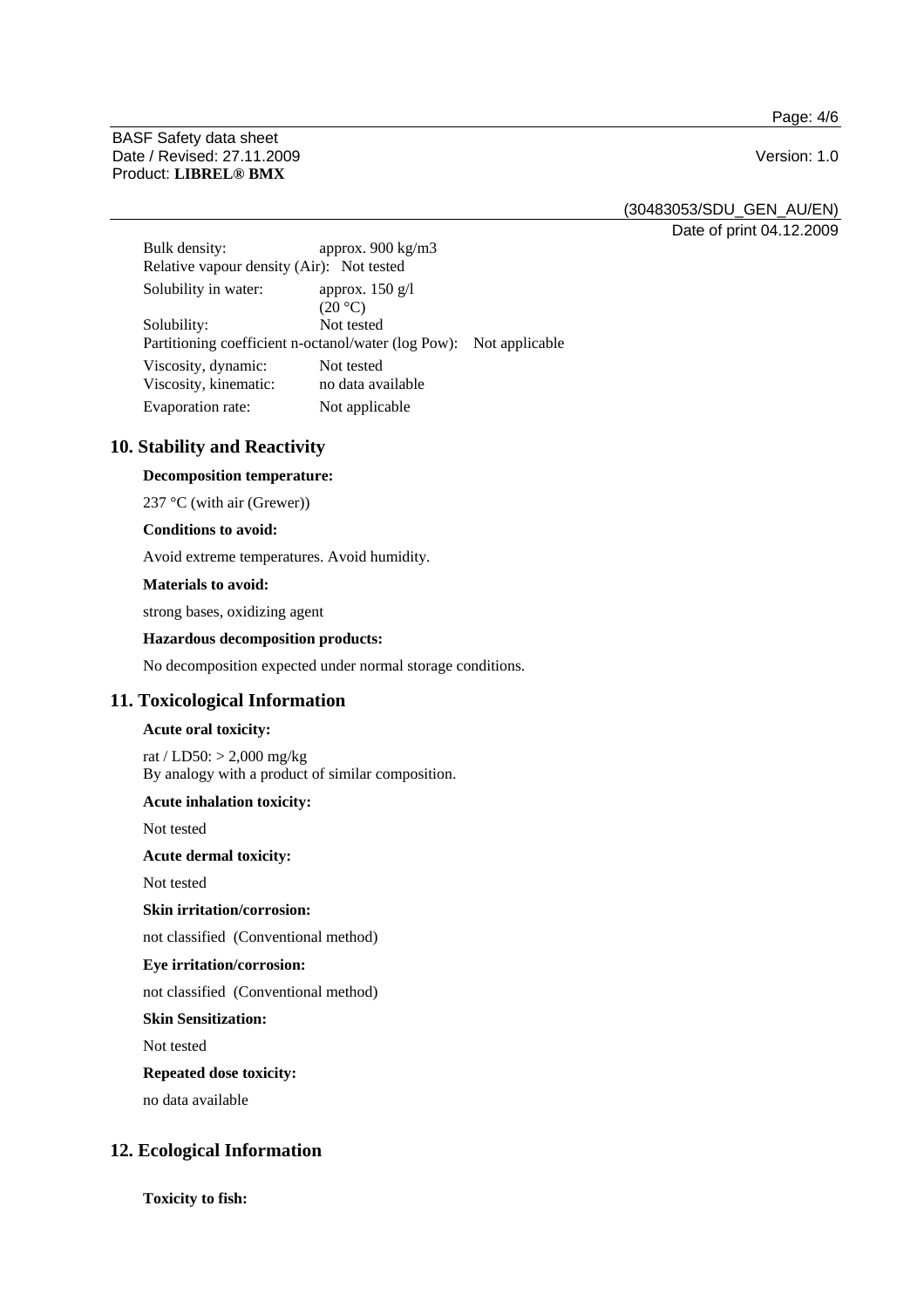Page: 5/6

#### BASF Safety data sheet Date / Revised: 27.11.2009 Version: 1.0 Product: **LIBREL® BMX**

(30483053/SDU\_GEN\_AU/EN)

Date of print 04.12.2009

By analogy with a product of similar composition.

#### **Toxicity to aquatic invertebrates:**

Not tested

 $> 100$  mg/l

**Toxicity to aquatic plants:** 

Not tested

#### **Toxicity to microorganisms:**

Not tested

#### **Assessment of aquatic toxicity:**

Not expected to be harmful to the aquatic environment.

#### **Transport between environmental compartments/Mobility:**

no data available

#### **Biodegradation:**

Not tested

#### **Bioaccumulation:**

no data available

# **13. Disposal Considerations**

#### **Waste from residue/unused products:**

Observe all local regulations.

#### **Contaminated packaging:**

Contaminated packaging should be emptied as far as possible and disposed of in the same manner as the substance/product.

Clean packaging material should be subjected to waste management schemes (recovery recycling, reuse) according to local legislation.

# **14. Transport Information**

#### **Domestic transport:**

Not classified as a dangerous good under transport regulations.

### **Land transport (ADR):**

Not classified as a dangerous good under transport regulations.

#### **Land transport (RID):**

Not classified as a dangerous good under transport regulations.

#### **Sea transport (IMDG):**

Not classified as a dangerous good under transport regulations.

#### **Air transport (ICAO/IATA):**